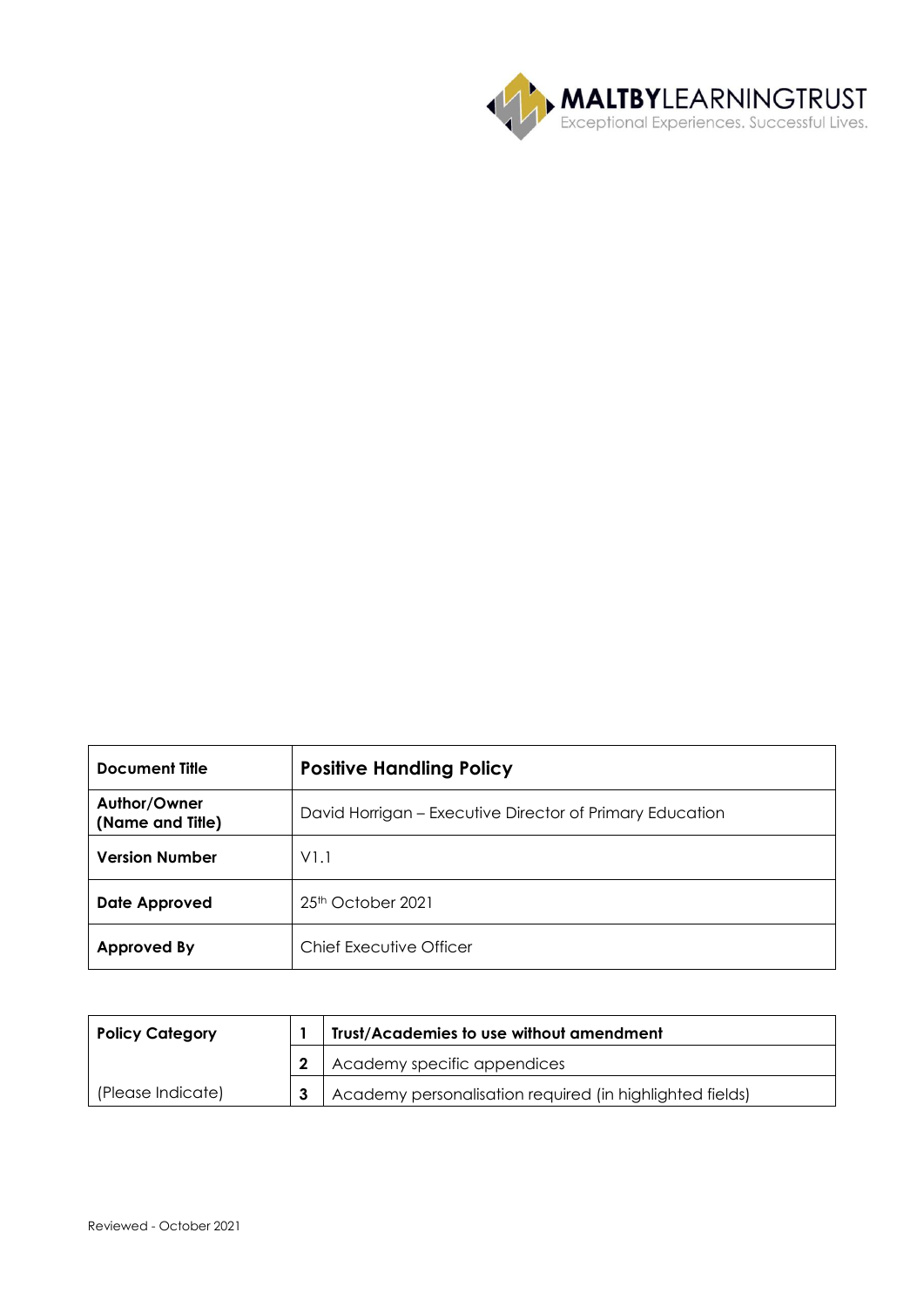### 1. STATEMENT

Behaviour is always a form of communication. Understanding that students are communicating through their behaviour gives adults the opportunity to respond differently. When students feel valued, respected and have their needs met, there is no longer a reason to use challenging behaviour to communicate. Punishing a child for a behaviour may stop the behaviour for the moment, but it does not give the child support or provide alternate ways to act in difficult situations. When adults help children find positive ways to communicate their needs to others, children learn important social and problem-solving skills that will help them throughout their life.

Maltby Learning Trust Academies are committed to implementing positive behaviour policies which encourages students to make positive behaviour choices. On rare occasions circumstances may result in a situation that requires some form of physical intervention by staff. Our policy for physical intervention is based upon the following principles:

- Physical intervention should be used only as a last resort when other appropriate strategies have failed or other students, staff or the student themselves are at risk of harm.
- Any physical contact should be only the minimum required.
- Physical intervention must be used in ways that maintain the safety and dignity of all concerned.
- Incidents must be recorded and reported to the Principal as soon as possible.
- Parents/Carers will be informed on the day of any serious incident.

Staff at Maltby Learning Trust Academies are trained to look after the students in their care. Staff have a duty to intervene in order to prevent students from hurting themselves or others and are able to use 'reasonable force' in order to do so. There may also be situations in which a student seriously disrupts the good order of the school or causes damage to property. If a member of staff ever needs to intervene physically, they will follow this Positive Handling Policy.

#### **INTRODUCTION**

Within Maltby Learning Trust Academies, student and staff welfare is paramount. In order to safeguard the wellbeing of both students and staff it is sometimes necessary for staff to use 'reasonable force' through the application of 'Positive Handling' techniques to defuse situations in which students and/or staff could potentially be at risk. This policy defines 'reasonable force' the types of circumstance in which it can be used, and the responsibilities of those involved.

This policy is not intended to provide a guide to 'Positive Handling' techniques – these are comprehensively outlined in the 'Team-Teach' manual provided during training.

The Maltby Learning Trust takes its duty of care towards students, employees and visitors to its Academies seriously. Staff protection is an important part of child protection; both depend upon confident and competent staff who feel supported by their management. This policy has a clear focus:

- The first and paramount consideration is the welfare of the students in our care.
- The second is the welfare and protection of the adults who look after them.

#### 3. DEFINITIONS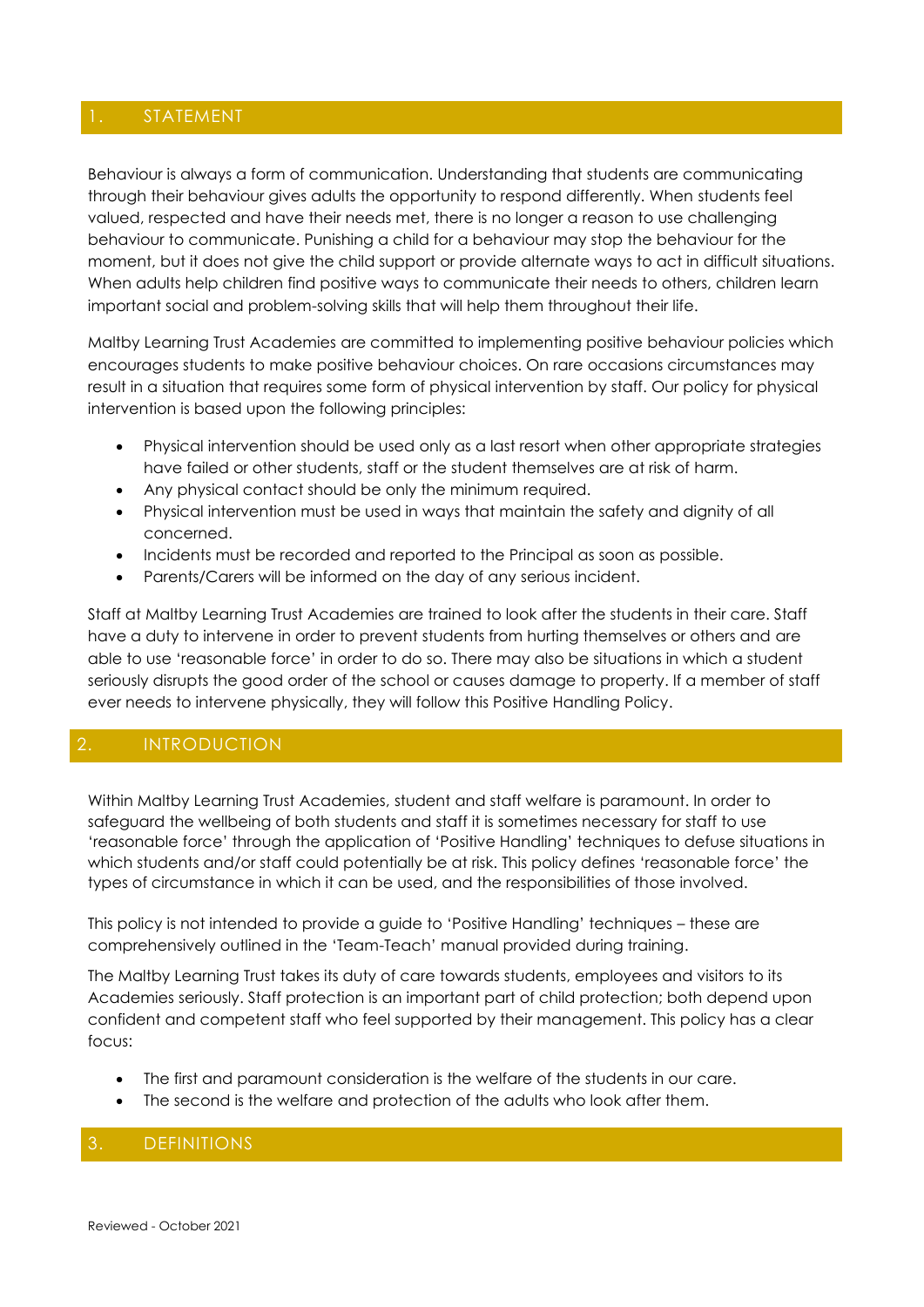The term 'Positive Handling' includes a wide range of supportive strategies for managing challenging behaviour. Included in this framework are a small number of responses which may involve the appropriate use of force to control or restrain a student.

The term 'reasonable force' is used to define the level of force used in controlling a potentially dangerous situation. This policy defines what the Maltby Learning Trust defines as 'reasonable force' – this is informed by the DFE guidance 'The Use of Reasonable Force' (July 2013).

The term 'reasonable force' covers the broad range of actions used by most teachers at some point in their career that involve a degree of physical contact with students. Force is usually used either to control or restrain. This can range from guiding a student to safety by the arm through to more extreme circumstances such as breaking up a fight or where a student needs to be restrained to prevent violence or injury.

'Reasonable in the circumstances' means using no more force than is needed. As mentioned above, schools generally use force to control students and to restrain them. Control means either passive physical contact, such as standing between students or blocking a student's path, or active physical contact such as leading a student by the arm out of a classroom.

Restraint means to hold back physically or to bring a student under control. It is typically used in more extreme circumstances, for example when two students are fighting and refuse to separate without physical intervention.

Academy staff should always try to avoid acting in a way that might cause injury, but in extreme cases it may not always be possible to avoid injuring the student.

### POSITIVE BEHAVIOUR MANAGEMENT

Any use of reasonable force at Maltby Learning Trust Academies is conducted within a framework of positive behaviour management. The Academy's Behaviour Policy is intended to reward effort and application and encourage students to take responsibility for improving their own behaviour. Part of our preventative approach to risk reduction involves looking for early warning signs, learning and communicating any factors which may influence bad behaviour and taking steps to divert behaviours leading towards foreseeable risk. Further details on the approaches taken to this area can be found in the 'Positive Behaviour Policy'.

## ALTERNATIVES TO THE USE OF REASONABLE FORCE

A member of staff who chooses not to use reasonable force can still take effective action to reduce risk. They can:

- Show care and concern by acknowledging unacceptable behaviour and requesting alternatives and reason.
- Give clear directions for students to stop.
- Remind students about rules and likely outcomes.
- Remove an audience or take vulnerable students to a safer place.
- Make the environment safer by moving furniture and removing objects which could be used as weapons.
- Use positive touch to guide or escort students to somewhere less pressurised.
- Ensure that colleagues know what is happening and get help.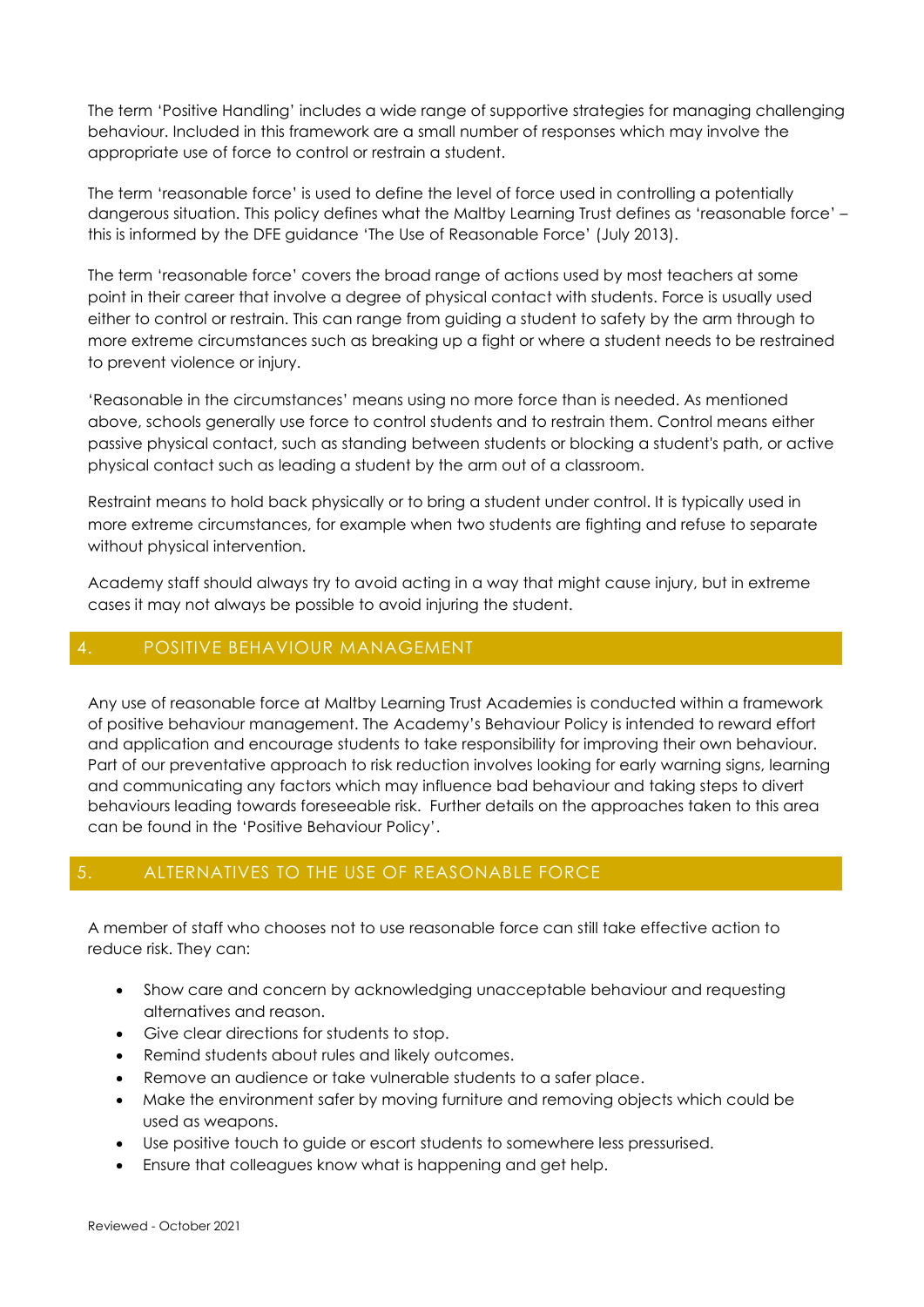## 6. WHO CAN USE REASONABLE FORCE

All members of Academy staff have a legal power to use reasonable force. This power applies to any member of staff at the Academy. It can also apply to people whom the Principal has temporarily put in charge of students such as unpaid volunteers or parents/carers accompanying students on a Academy organised trip/visit.

# WHEN CAN REASONABLE FORCE BE USED?

Reasonable force can be used to prevent students from hurting themselves or others, from damaging property, or from causing disorder.

In a school, force is used for two main purposes – to control students or to restrain them.

#### **The decision on whether or not to physically intervene is down to the professional judgement of the staff member concerned and should always depend on the individual circumstances**.

The following list is not exhaustive but provides some examples of situations where reasonable force can and cannot be used:

Schools can use reasonable force to:

- remove disruptive children from the classroom where they have refused to follow an instruction to do so.
- prevent a student behaving in a way that disrupts a school event or a school trip or visit.
- prevent a student leaving the classroom where allowing the student to leave would risk their safety or lead to behaviour that disrupts the behaviour of others.
- prevent a student from attacking a member of staff or another student, or to stop a fight in the playground.
- restrain a student at risk of harming themselves through physical outbursts.

Schools cannot:

• use force as a punishment – it is always unlawful to use force as a punishment.

# 8. POWER TO SEARCH STUDENTS WITHOUT CONSENT

In addition to the general power to use reasonable force described above, Principals and authorised staff can use such force as is reasonable given the circumstances to conduct a search for the following "prohibited items":

- knives and weapons
- alcohol
- illegal drugs
- stolen items
- tobacco and cigarette papers
- fireworks
- pornographic images
- any article that has been or is likely to be used to commit an offence, cause personal injury or damage to property.

Reviewed - October 2021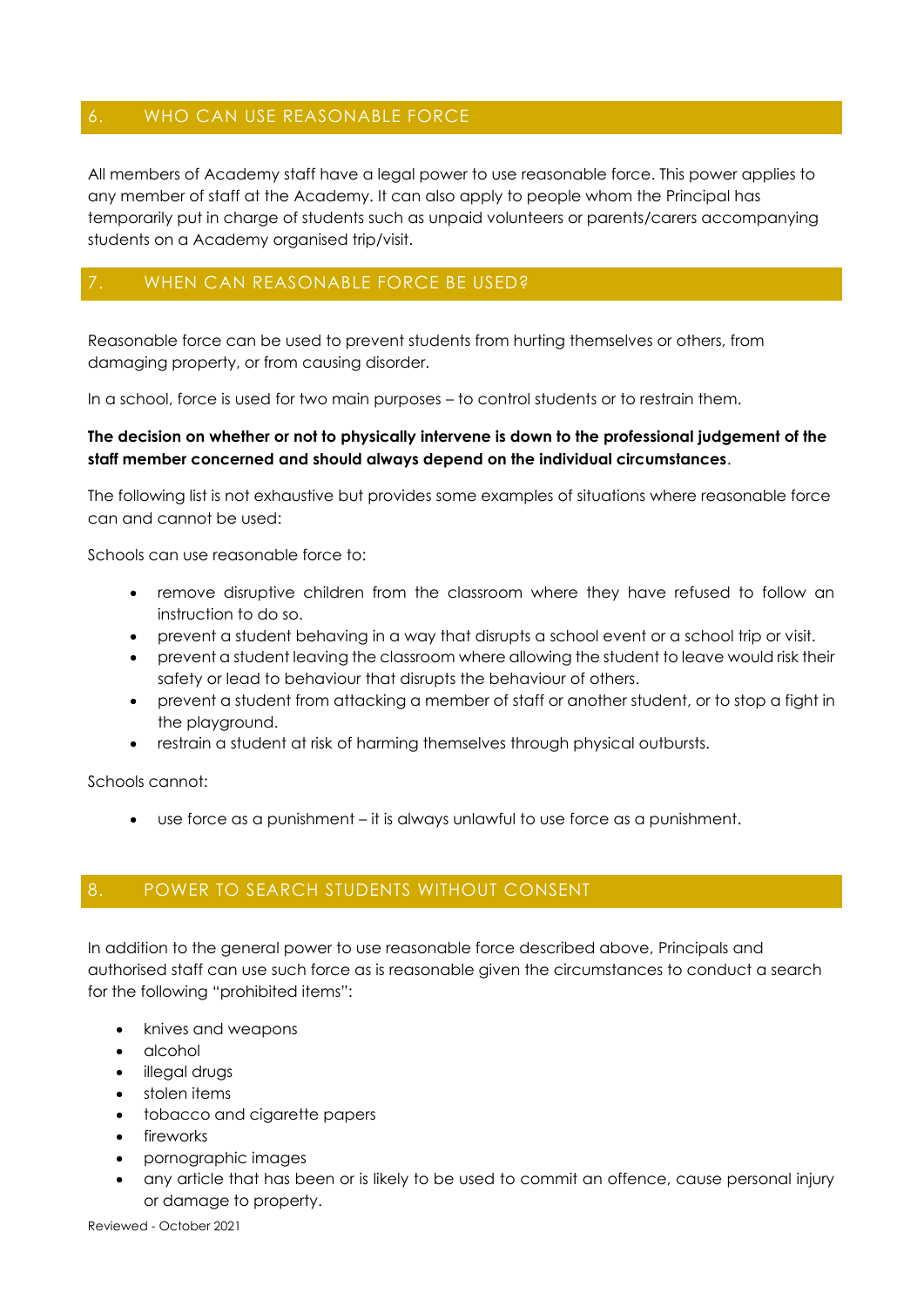Force **cannot** be used to search for items banned under the Academy rules which is not one of those mentioned above. Separate guidance is available on the power to search without consent – see the 'Positive Behaviour Policy'.

## 9. COMMUNICATING THE ACADEMY'S APPROACH TO THE USE OF FORCE

MLT Academies have a 'Positive Behaviour Policy' which is available to staff, parents/carers and students through the Academy websites. This is updated on an annual basis. The Maltby Learning Trust Board requires Academy behaviour policies to include the power to use reasonable force in order to ensure that child and staff safety can be assured.

This policy is a supplement to the individual Academy behaviour policies, explicitly outlining the MLT approach to the use of force in its academies and the circumstances in which force might be used.

## 10. USING UNREASONABLE FORCE

Unreasonable force can be defined as a level of force which is disproportionate to the actions of a child. This includes the use of certain restraint techniques which an expert panel have decided present an unacceptable risk when used on children and young people. The techniques in question are:

- the 'seated double embrace' which involves two members of staff forcing a person into a sitting position and leaning them forward, while a third monitors breathing.
- the 'double basket-hold' which involves holding a person's arms across their chest.
- the 'nose distraction technique' which involves a sharp upward jab under the nose.

## 11. STAFF TRAINING

Within MLT academies, 'Team Teach' is the preferred approach to the application of reasonable force. This is referred to as 'Positive Handling'. It is the policy of The Maltby Learning Trust that all specialist behaviour staff working closely with SEMH students are trained in pre-emotive and responsive positive handling strategies and techniques of Team Teach, to complement the behaviour management approaches and strategies reflected in the Academy Positive Behaviour Policy.

Further details of the Team Teach approach can be found on the Team Teach website [\(www.team-teach.co.uk\).](http://www.team-teach.co.uk/) Beyond these core teams, Principals will decide how many and which staff will receive training at what level; however, it should be noted that staff need to be sufficiently trained to enable them to meet the needs of the children in their care.

#### 12. HEALTH AND SAFETY

If dangerous behaviour presents a significant risk of injury to people, there is a legal Health and Safety issue to be addressed. Dangerous behaviour should be regarded just as seriously as dangerous equipment. Dangerous occurrences should be reported to the Principal and the person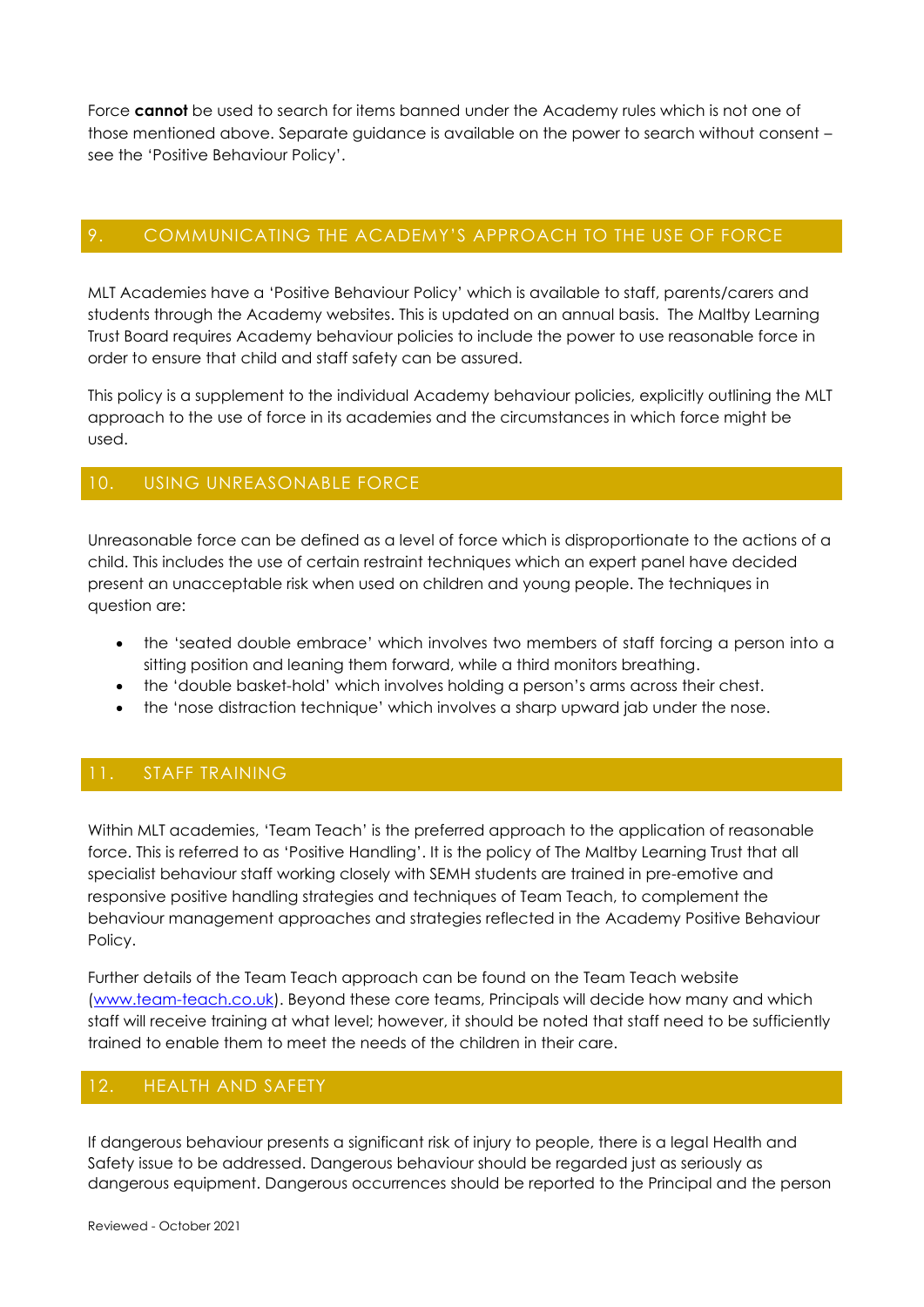responsible for Health and Safety in the Academy. We all have a shared responsibility to identify risk, communicate potential risks and take active steps to reduce risk wherever possible. We recognise that it is not possible to entirely remove risk. Sometimes things go wrong even when we make the best efforts to do the right thing. Sometimes we are faced with unpalatable choices. In these circumstances we have to try and think through the outcomes of the options available, balance the risk and choose whatever course of action which seems to involve the least risk.

As a minimum requirement, in order to comply with health and safety legislation, each employee has a responsibility to ensure that they are conversant with the Academy policy and guidance, and to cooperate to make the school safer. It is also a requirement that they participate in training if they are directed to do so. This does not necessarily mean that all staff can be involved in all physical activities. The non-physical aspects of positive handling training are crucially important too.

When considering a student's behaviour staff should think about the following questions:

- Can we anticipate a Health and Safety risk related to this student's behaviour?
- Have we got all the information we need to conduct a risk assessment?
- Have we provided a written plan as a result?
- What further steps can we take to prevent dangerous behaviour from developing?

## 13. RISK ASSESSMENT

Informal risk assessments should be a routine part of life for staff working with students who may exhibit extreme behaviour. Responsible staff should think ahead to anticipate what may go wrong. If a proposed activity or course of action involves unacceptable risk the correct decision is to do something else.

Factors which might influence a more immediate risk assessment, and therefore a decision about how to intervene, might include the state of health and fitness of the staff member, their physical stature, competence, confidence and relationships with the students concerned. Confidence and competence are often related to the level of staff training. Other than in an emergency, staff should only attempt physical controls when they are confident that such an action will result in a reduction of risk. When faced by extreme behaviour, or even in a fight situation, the judgement may be that by becoming involved, the member of staff will increase the chance of somebody getting hurt. In this the correct decision is to hold back from physical controls.

# 14. GETTING HELP

At Maltby Learning Trust Academies a range of the following support structures will be in place:

- IEP's, PSP's and Behaviour Plans are kept on file to ensure all relevant information about students is available to all staff working with them.
- Regular updates on current issues and sharing of information to relevant staff working with the students.
- Use of help protocols and language to remind all staff of the availability of colleagues to offer help including during a crisis situation with a student.
- Debrief sessions after a crisis with the student(s) involved, reflecting on how crisis was managed by all involved and identifying any points for review or learning.
- Staff access to counselling sessions as and when required.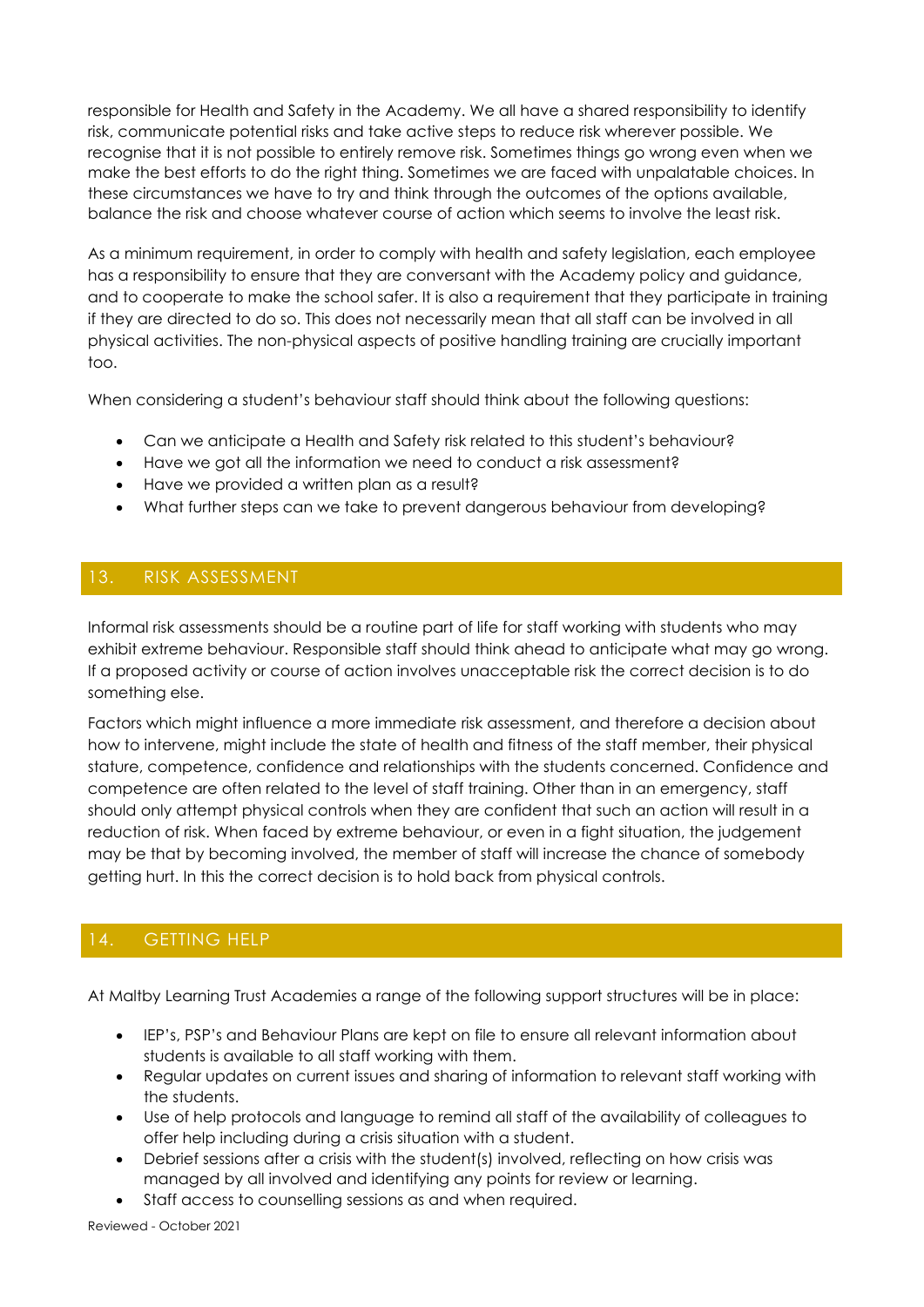# 15. POSITIVE HANDLING PLANS

Risk management plans are regarded as an integral part of behaviour management planning. All students who have been identified as presenting a risk should have a "Positive Handling Plan". The plan details any strategies which have been found to be effective for that individual, along with any particular responses which are not recommended. If particular physical techniques have been found to be effective, they should be named, along with 'alerts' to any which have proved to be ineffective, or which caused problems in the past.

Where a child has additional needs, Positive Handling Plans should be considered alongside an IEP, EHCP or any other planning documents which relate to the student. They should take account of age, gender, level of physical, emotional and intellectual development, special need and social context. Positive Handling Plans should result from multi-professional collaboration and be included in the Pastoral Support Plan or IEP.

## 16. RESPONDING TO UNFORSEEN EMERGENCIES

Even the best planning systems cannot cover every eventuality and the Trust recognises there are unforeseen or emergency situations in which staff have to think on their feet. It is not enough to thoughtlessly apply rules without thinking through the likely consequences. The key principles are that any physical intervention should be:

- In the best interest of the child.
- Reasonable and proportionate.
- Intended to reduce risk.
- The least intrusive and restrictive of those options available which are likely to be effective.

## 17. TELLING PARENTS WHEN FORCE HAS BEEN USED ON THEIR CHILD

It is good practice for schools to speak to parents/carers about serious incidents involving the use of force and to consider how best to record such serious incidents. It is up to Academy leaders to decide whether it is appropriate to report the use of force to parents/carers. This should be done as soon as possible after an incident has occurred and by the end of the school day.

In deciding what is a serious incident, teachers should use their professional judgement and consider the:

- student's behaviour and level of risk presented at the time of the incident.
- degree of force used.
- effect on the student or member of staff.
- the child's age.

## 18. RECORDING

Whenever reasonable force is used, the incident must be recorded using the individual Academy's recording system – this is normally the 'Team Teach' Bound and Numbered Book and/or the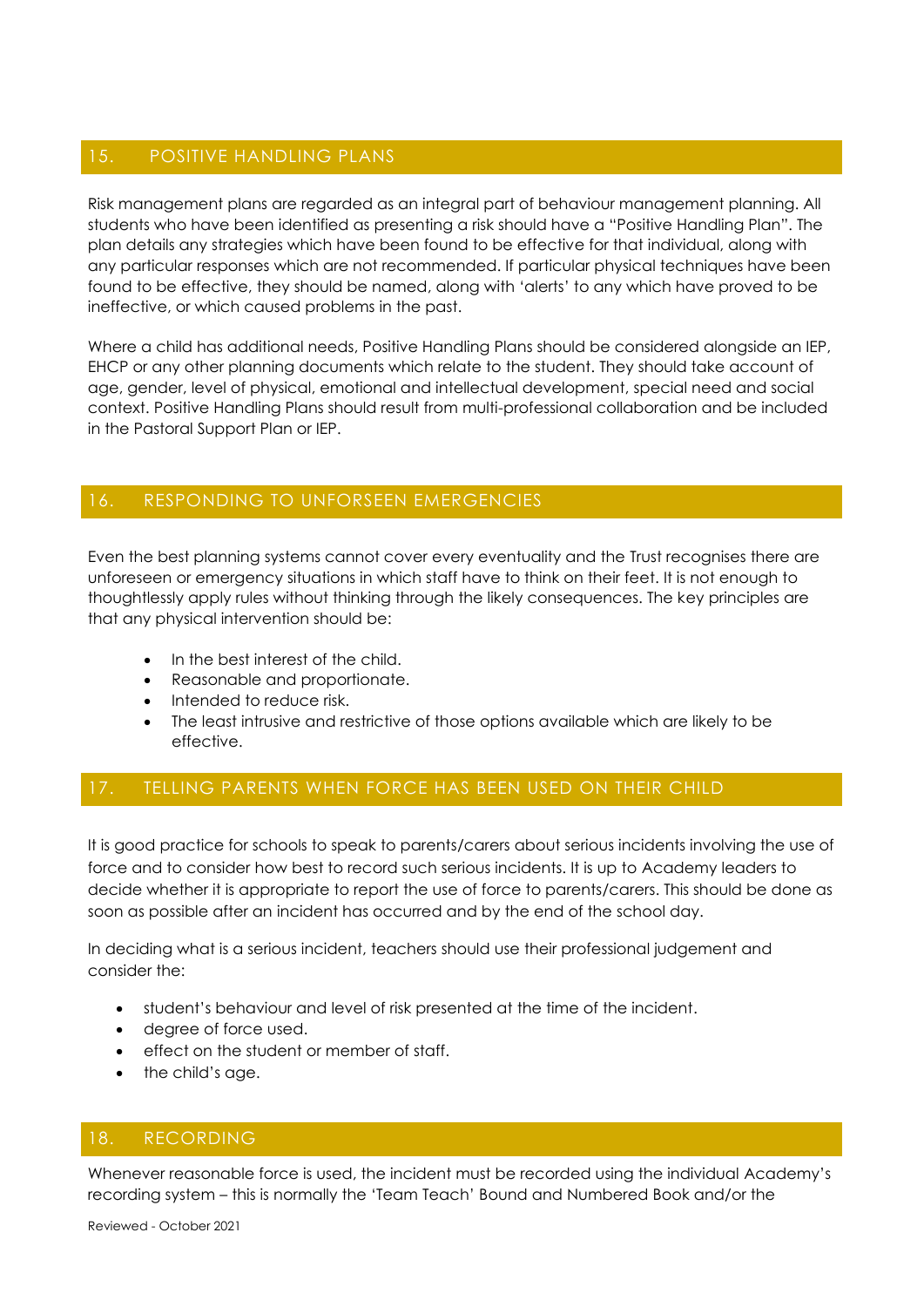CPOMS system. The bound and numbered book must be kept securely in a known location. All staff involved in an incident should contribute to the record which should be completed within 24 hours. The details recorded on the forms are then kept confidentially.

Staff should:

- Read through the Academy/school record carefully.
- Take time to think about what actually happened and try to explain it clearly.
- Complete names in full.
- Sign and date forms.

Records will be retained and cannot be altered. They will be kept for many years and could form part of an investigation at some point in the future.

Serious Incident Reports should not be completed until the individuals concerned have recovered from the immediate effects of the incident. They should not be rushed. A record is written into the incident book. This refers to supporting sheets and other relevant information.

### 19. MONITORING AND EVALUATION

The Principal will ensure that each incident is reviewed and instigates further action as required. Incident Reports are open to external monitoring and evaluation.

Following an incident, consideration may be given to conducting a further risk assessment, reviewing the Positive Handling Plan, Positive Behaviour Policy or this Positive Handling Policy. Any further action in relation to a member of staff, or an individual student, will follow the appropriate procedures.

## 20. WHAT HAPPENS IF A STUDENT COMPLAINS WHEN FORCE IS USED ON THEM?

All complaints about the use of force should be thoroughly, speedily and appropriately investigated. Where a member of staff has acted within the law – that is, they have used reasonable force in order to prevent injury, damage to property or disorder – this will provide a defence to any criminal prosecution or other civil or public law action.

When a complaint is made the onus is on the person making the complaint to prove that his/her allegations are true – it is not for the member of staff to show that he/she has acted reasonably.

Suspension must not be an automatic response when a member of staff has been accused of using excessive force. Where an allegation of the use of excessive force is made the 'Policy on Managing Allegations Against Staff' should be consulted and advice taken from the Chief Executive Officer. This policy makes clear that a person must not be suspended automatically, or without careful thought. Academies must consider carefully whether the circumstances of the case warrant a person being suspended until the allegation is resolved or whether alternative arrangements are more appropriate.

If a decision is taken to suspend an employee, the Trust/Academy should ensure that the teacher has access to a named contact who can provide support.

Consideration should always be made as to whether an employee has acted within the law when reaching a decision on whether or not to take disciplinary action against the employee.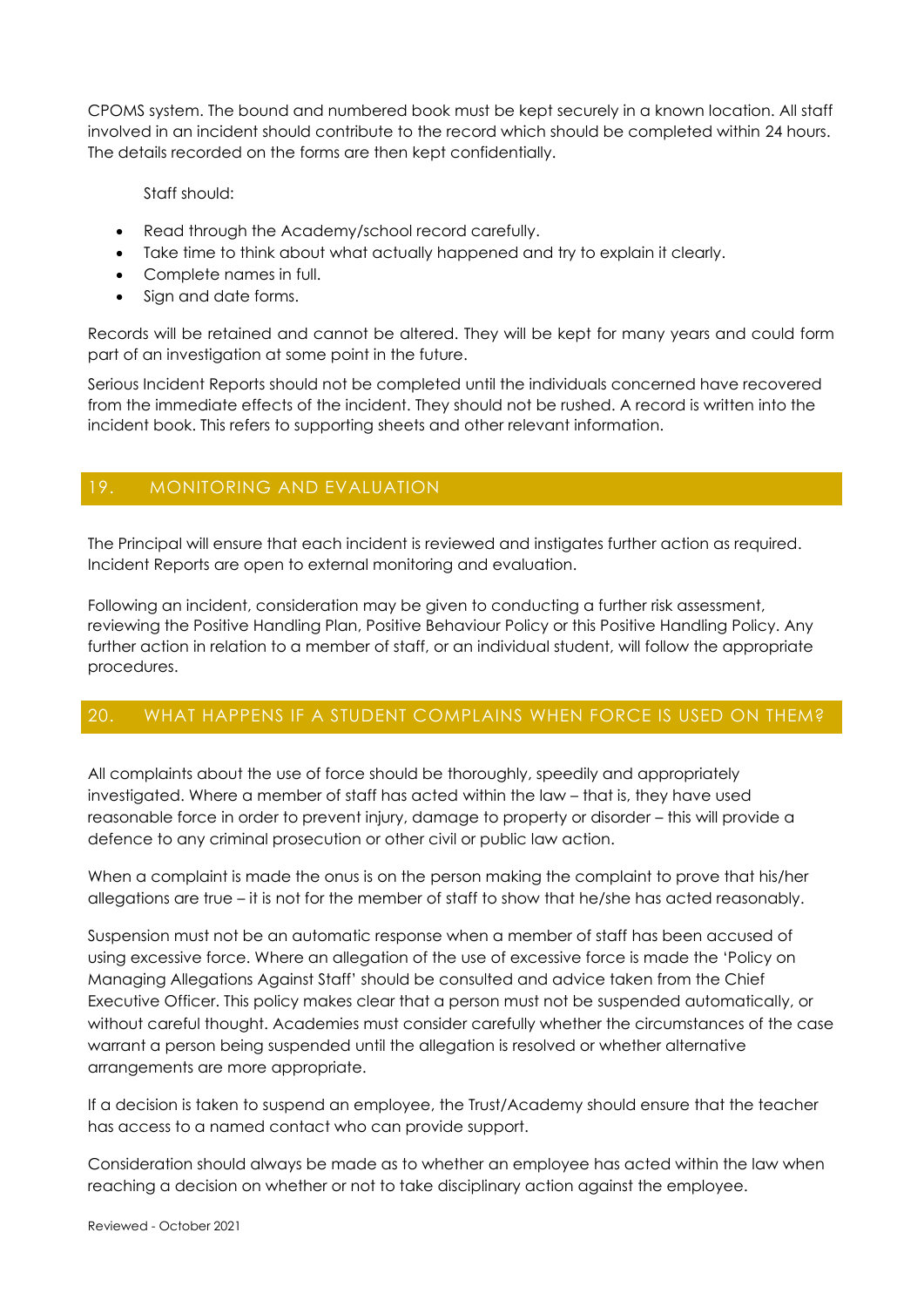As employer, the MLT has a duty of care towards its employees. It is important that Academies provide appropriate pastoral care to any member of staff who is subject to a formal allegation following a use of force incident.

## 21. WHAT ABOUT OTHER PHYSICAL CONTACT WITH STUDENTS?

It is not illegal to touch a student. There are occasions when physical contact, other than reasonable force, with a student is proper and necessary.

Examples of where touching a student might be proper or necessary:

- Holding the hand of the child at the front/back of the line when going to assembly or when walking together around the Academy.
- When comforting a distressed student.
- When a student is being congratulated or praised.
- To demonstrate how to use a musical instrument.
- To demonstrate exercises or techniques during PE lessons or sports coaching.
- To give first aid.

## 22. FREQUENTLY ASKED QUESTIONS

#### **Q: I'm worried that if I use force a student or parent could make a complaint against me. Am I protected?**

A: Yes, if you have acted lawfully. If the force used is reasonable all staff will have a robust defence against any accusations.

#### **Q: How do I know whether using a physical intervention is 'reasonable'?**

A: The decision on whether to physically intervene is down to the professional judgement of the teacher concerned. Whether the force used is reasonable will always depend on the particular circumstances of the case. The use of force is reasonable if it is proportionate to the consequences it is intended to prevent. This means the degree of force used should be no more than is needed to achieve the desired result. School staff should expect the full backing of their senior leadership team when they have used force.

#### **Q: What about school trips?**

A: The power may be used where the member of staff is lawfully in charge of the students, and this includes while on school trips.

#### **Q: Can force be used on students with SEN or disabilities?**

A: Yes, but the judgement on whether to use force should not only depend on the circumstances of the case but also on information and understanding of the needs of the student concerned.

#### **Q: I'm a female teacher with a Year 10 class - there's no way I'd want to restrain or try to control my students. Am I expected to do so?**